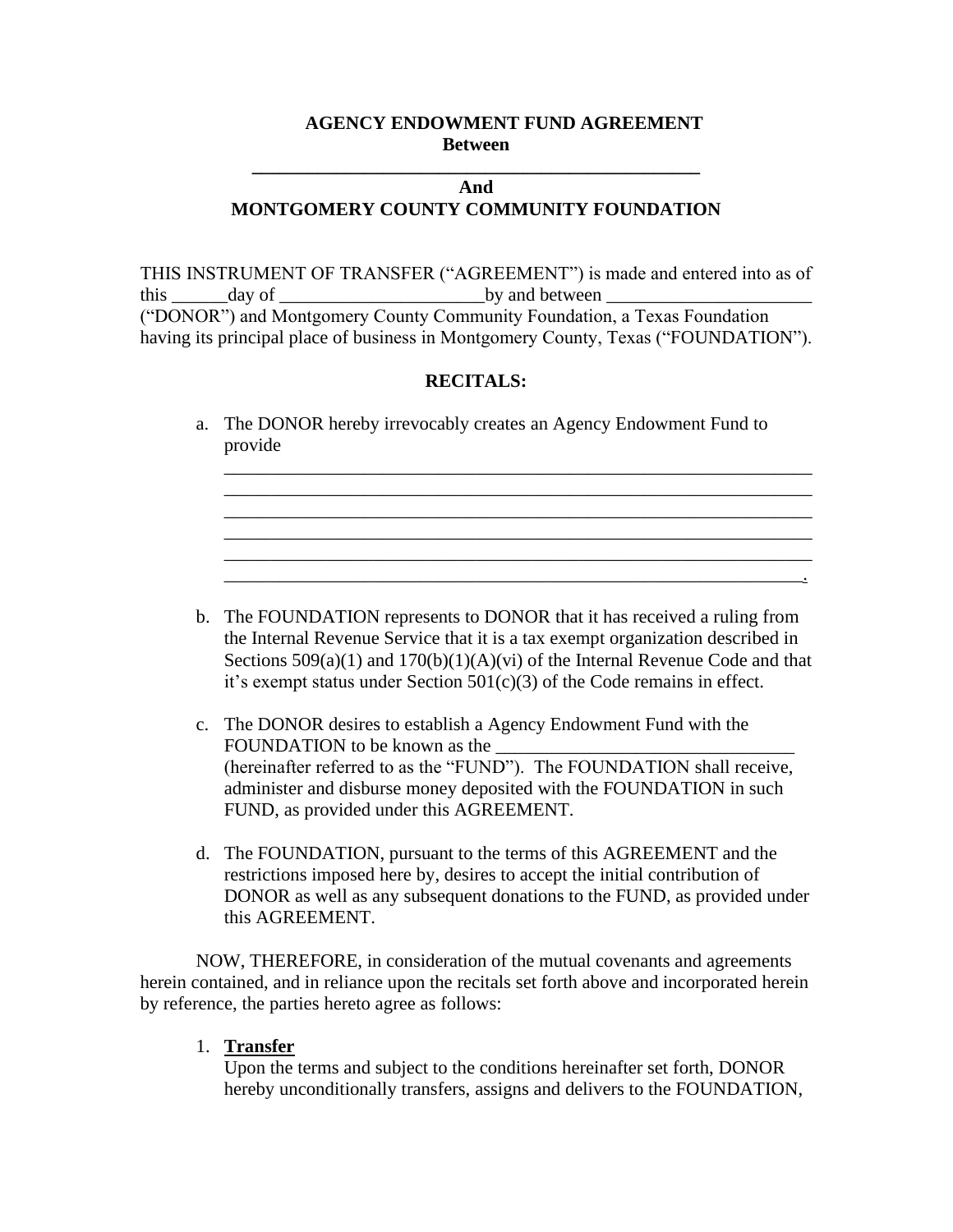and the FOUNDATION hereby accepts from the DONOR, \$ as the initial funding for the FUND to be established herein by the FOUNDATION.

#### 2. **Investment and Management of Gift.**

The initial gift, together with any additions hereto, shall be held, managed and administered by the FOUNDATION either directly or through the use of an agency account, custodial account, trust or similar agreement between the FOUNDATION and a corporate fiduciary or investment advisor, as the FOUNDATION may deem appropriate, from time to time.

## 3. **Segregation of Funds.**

The FUND shall be held by the FOUNDATION, and the income and principal of the FUND may be either commingled with other FOUNDATION assets held by the FOUNDATION or may be segregated in a separate account. If the assets of the FUND are commingled with other FOUNDATION assets, the FUND assets shall be accounted for separately and any earnings from a common fund accruing to the FUND shall be credited to the account of the FUND.

## 4. **Administration of the FUND.**

The principal of the FUND shall be held and invested by the FOUNDATION. Grants shall be distributed from investment income (interest, dividends and /or appreciation) in accordance with the FOUNDATION'S Spending Policy and Grant Making Policies. The amount of distributable income or Grants from the FUND shall be determined annually by the Board of Directors of the FOUNDATION. The current Spending Policy as established by the Board of Directors of the FOUNDATION is that three percent (3%) of the FUND'S value as of December 31 each year shall be the available Grant amount in the following year, but is subject to change. The principal of the FUND shall not be distributed. This method of determining monies to be distributed is designed to preserve the FUND and allow monies to be distributed in perpetuity.

The FOUNDATION will receive as compensation for its services in investing, administering, and distributing the funds hereunder an administrative fee in accordance with the Fee Schedule adopted from time to time by the FOUNDATION'S Board of Directors. Investment management costs are netted against investment income in the FOUNDATION'S portfolio prior to the allocation of investment income to the FUND. Any out of pocket costs incurred in connection with establishing the FUND or at any time thereafter may be charged against the FUND balance.

The FOUNDATION shall provide annual reports of the status of the FUND to the DONOR. In the investment and handling of funds, the FOUNDATION is subject to and will be guided by the laws of the State of Texas.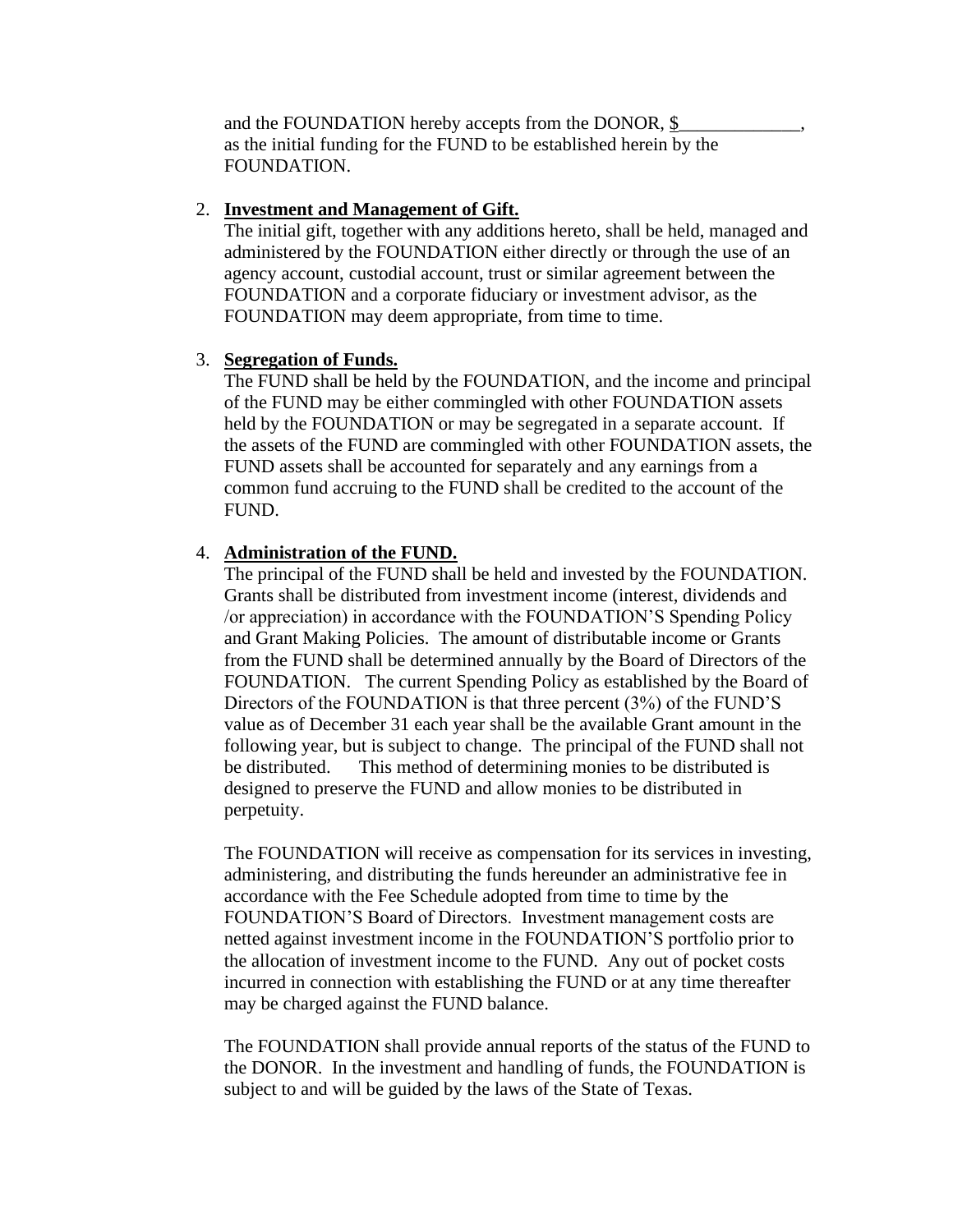## 5. **Variance Power.**

The DONOR and the FOUNDATION understand that the governing instrument of the FOUNDATION and applicable laws require that the Board of Directors of the FOUNDATION have variance power over the assets donated to the FUND. This means that the Board of Directors of the FOUNDATION shall have the power to modify any restriction or condition on the distribution of funds for any specified charitable purpose or to any specified organizations, if in the sole judgment of the Board of Directors (without the approval of any trustee, custodian or agent), such restriction or condition becomes, in effect, unnecessary, incapable of fulfillment, impracticable or inconsistent with the charitable needs of the community or area served by the FOUNDATION. Furthermore, no restrictions or conditions may be imposed upon the administration of the FUND that would/could cause the FOUNDATION to lose its exempt status.

## 6. **Irrevocable Gift.**

DONOR understands and declares that this AGREEMENT and the donations it represents are absolute and irrevocable gifts and that, after the execution of this instrument, the DONOR shall have no right, title, interest, or incidents of ownership in the FUND or any additional property transferred to this FUND. Further, DONOR shall have no unilateral right to alter, amend or terminate this AGREEMENT.

# 7. **Copies of Agreement**.

The DONOR and the FOUNDATION may furnish copies of this AGREEMENT to other potential donors of the FUND to demonstrate the protocol and procedures that have been put in place with regard to the administration and disbursement of the FUND.

# 8. **Governing Law**.

This AGREEMENT shall be construed and enforced in accordance with the laws of the State of Texas. Additionally, all provisions of the Articles of Incorporation, Bylaws and other rules, regulations, policies, and procedures of the FOUNDATION which are now in effect and which may be adopted or amended, or both, hereafter shall apply to the FUND and are incorporated herein by reference.

9. If the Foundation ceases to be a qualified charitable organization or if the Foundation proposes to dissolve, the assets of the Fund shall, after payment or making provision for payment of any liabilities properly chargeable to the Fund, be distributed to \_\_\_\_\_\_\_\_\_\_\_. If \_\_\_\_\_\_\_\_\_\_\_\_\_\_\_\_ is not then a qualified charitable organization, said assets shall be distributed in such manner and to such organization or organizations in the \_\_\_\_\_\_\_\_\_\_\_\_\_\_\_\_\_\_\_\_\_\_\_\_